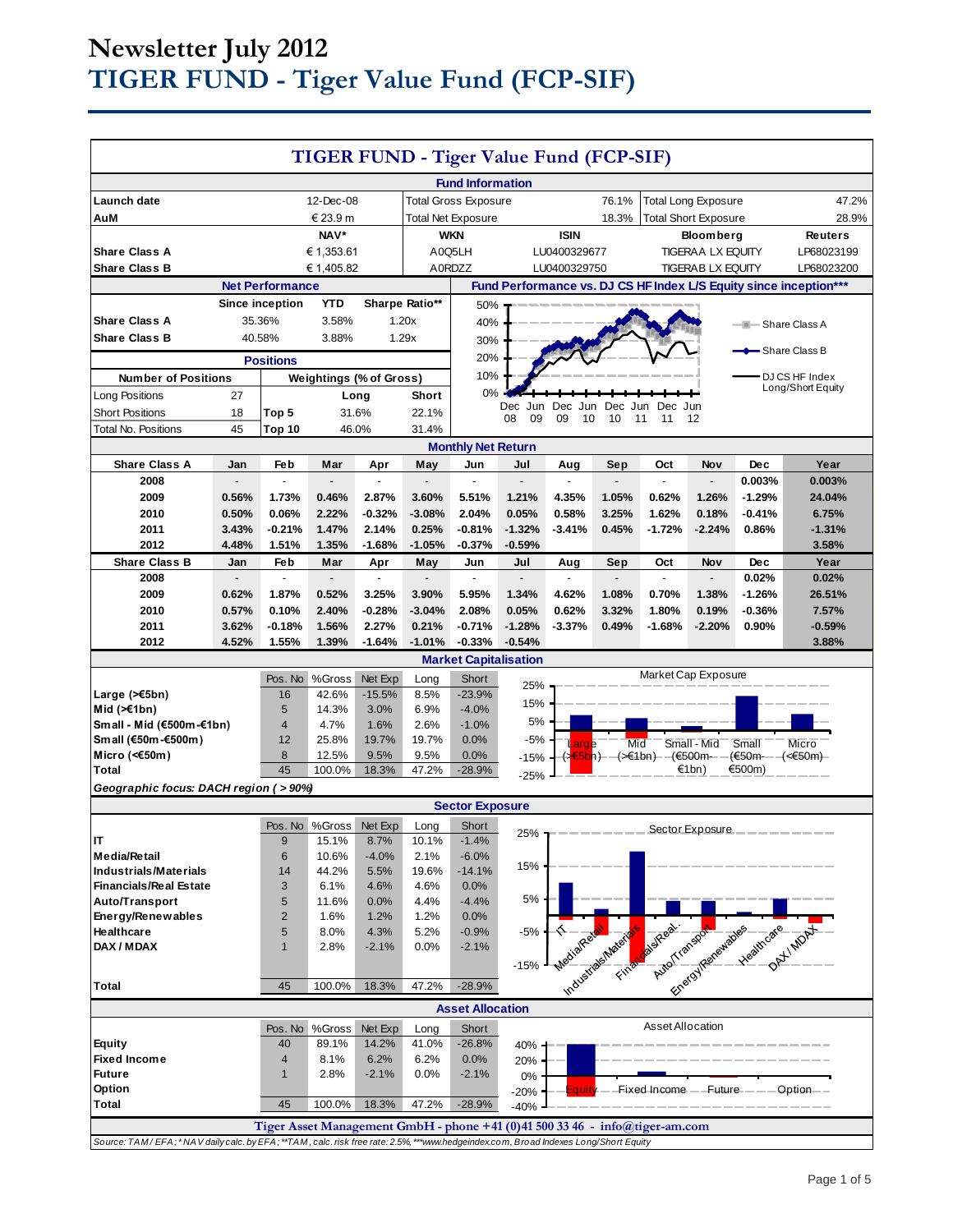# **Tiger Value Fund – July 2012**

## **O Returns: -0.59% (class A)/-0.54% (class B)**

In July the Tiger Value Fund had a negative net return of 0.59% for share class A and 0.54% for share class B, making a cumulative net return of  $+3.58\%/ +3.88\%$  in the year-to-date and  $+35.36\%/ +40.58\%$ since inception (share class  $A/B$ ).

## **O Commentary: Small caps out of favor; large caps en vogue**

In July we kept our adjusted low net exposure at around 8-12% (14-18% incl. 6% fixed income linked investments). Unfortunately our performance was negative again as our cautious stance as well as the relatively poor performance of our small caps hurt our monthly performance despite rallying stock markets. While many DAX and MDAX companies headed to new highs our value stocks and small caps still trade at very depressed levels. Currently, we find a lot of great buy and sell ideas which eventually should result in a positive monthly performance.

While our positions in Wincor Nixdorf, Rhoen Klinikum, Francotyp Postalia, BWIN, Centrotherm and Volta Finance contributed positively with +139bp, on the negative side Kontron cost the Fund -74bp after the company issued a profit warning. The profit warning was poorly presented by Kontron's management which resulted in a harsh sell off in the stock. Having discussed the issues and efficiency improvements with management, investors and analysts we see this pull back as a buying opportunity. For a leading technology company trading at 0.7x Price-to-Book and 3x EBITDA 2013e, Kontron's valuation looks extremely undemanding making it an attractive takeover target.

Our single shorts and DAX/MDAX future hedges cost the Fund -110bp.

## **O Discussion: KHD Humboldt Wedag – Market Cap below cash position**

KHD Humboldt Wedag International AG (KWG, €5, MCap: €250m) is one of our recent value investments which we bought below its current net cash position of  $\epsilon$ 5.5 per share. Even if we adjust the cash position for negative working capital and pension liabilities we derive at an adjusted net cash position of €4.8 per share. KHD is a 150 year old German Mittelstands company offering process engineering and projects for the cement industry particularly to emerging markets. The company tripled the order intake in H1 2012 and announced a record order book of €440m which should result in strong profit growth in 2013 and 2014.

Also, the new strategic Chinese investor, AVIC (state-owned), which holds >20% in KHD, could lower KHD's dependency on a high cash position to operate the engineering business. A second investor group including funds such as Sterling Strategic Value and Hermes have recently increased their stakes to 12% combined. The activist investors intend to install two supervisory board members at the AGM on 5 October. For our investment case it's important that investors make sure that management is using the cash position to create shareholder value either via a special dividend/share buy-back program or via earnings accretive strategic investments to pursue the company's growth strategy. Please don't hesitate to get in touch with us in case you are invested in KHD that we may organize to execute your voting rights in favor of all minority shareholders.

So far the management didn't promote the investment case and we believe that KHD is under the radar screen of most investors. This will change in future with engaged shareholders pushing to improve investor communication and shareholder value.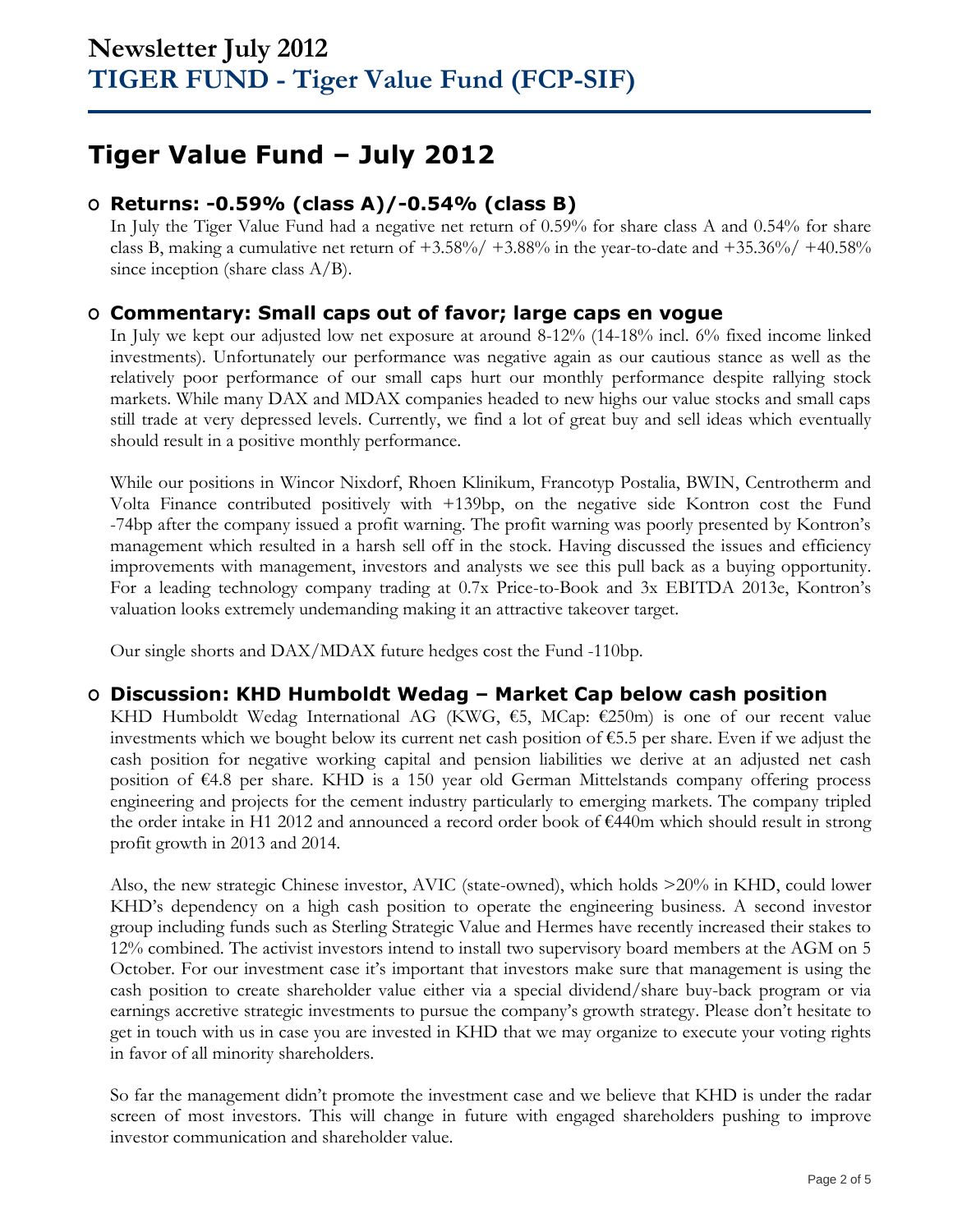## **o Outlook: Market gains still largely based on hope**

Fundamentally, the last month has pretty much turned out as we had anticipated, continued recession in the Eurozone economies, more pervasive signs of a slowdown in the US and China and weak Q2 results.

So far in the European Q2 reporting season we are heading for the second-worst quarter for earnings since 2003, with 37% of companies missing expectations and 8% more companies missing the market's expectations than beating. The weakness is even more profound when looking at revenues, as most companies have still been able to squeeze costs further and expand margins. What is even more spectacular is that at the start of 2012, the consensus was for European companies to report earnings growth of more than 13% in 2012, according to  $I/B/E/S$ . By the end of Q2 the expected growth had dropped to about 4%. Today, the consensus is for growth of just 0.7%. So while some companies are still meeting expectations, very few are meeting the expectations at the start of the year.

Having said that, with the broad Stoxx600 index is +10% and the DAX +18% year-to-date, our fundamental outlook has not translated into the equity market weakness we had expected. It seems the perennial hope of imminent central bank action has continued to support equities despite the "unexpected" inaction of all major central banks in early August. A few resolute (and largely misinterpreted) words from the ECB president Mario Draghi was all it took for the market to regain its mojo after staring into the abyss in late July when Spanish 2 year bond yields hit 6.5%.

Nevertheless, we still do not see any reason to rejoice as most companies have become more cautious in their outlook and most leading indicators still point to further economic weakness. In addition, while the ongoing Eurozone crisis might have taken a vacation for a few weeks in August, it will be back to business in September with the ESM ruling in Germany, possible Spanish bail-out request, Troika report on Greece, Dutch elections and so on.

Therefore, we remain cautious in our portfolio positioning with a low net equity exposure until the market is more adequately pricing in the economic and political risks we continue to face. We remain focused on catalyst driven and uncorrelated investment ideas like our recent investment in KHD Humboldt, as described on the previous page.

# *The Tiger Value Fund Desk, 16 th August 2012.*

**Matthias Rutsch Marc Schädler Peter Irblad**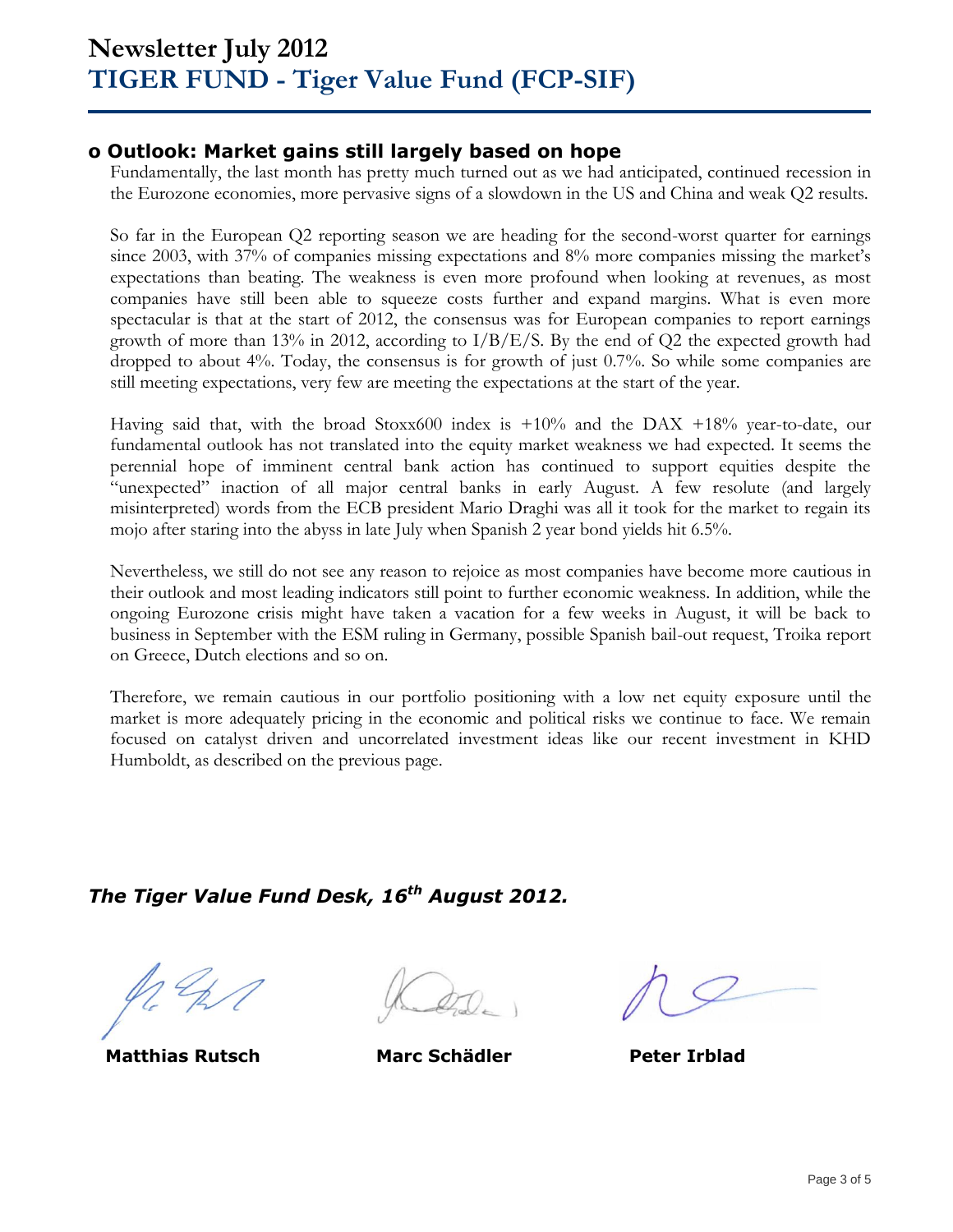### **Objectives**

The objective is to identify undervalued companies with external catalysts and/or initiate pro-active measures to create shareholder value. The fund aims for a 5 year return of 10-15% p.a. with strong focus on capital preservation.

### **Investment Strategy**

The Investment Advisor is a fundamental long-short equity stock-picker. The fund seeks undervalued small and midcap companies where a number of issues, which in our opinion can be improved, are sub-optimizing the company's public market value. For each position we perform a detailed research process including a 360 degree research approach and 10 point scoring system.

The managers foresee a direct dialog with the company as well as with other shareholders to support management to initiate value creating measures. Their partner network i.e. other shareholders, consultants, sector experts, media etc. will help to impact positive change.

The fund intends to engage in 15-30 long investments with a target net long exposure of around 50%. The geographic focus is likely to be Germany, Switzerland and Austria.

| <b>Fund Information</b>  |                             | <b>Fee Structure and Risk Management</b> |                           |  |  |  |
|--------------------------|-----------------------------|------------------------------------------|---------------------------|--|--|--|
| Currency                 | <b>EUR</b>                  | Admin/Custodian Fee                      | Up to 0.49%               |  |  |  |
| Legal Entity             | <b>FCP-SIF</b>              | Advisory (Mgmt) Fee                      |                           |  |  |  |
| <b>Fund Domicile</b>     | Luxembourg                  | Share Class A                            | $2.0\%$                   |  |  |  |
| <b>Fund Structure</b>    | Open-ended multi-class      | Share Class B                            | 1.5%                      |  |  |  |
| Style mandate            | Long/Short and Active Value | Performance Fee                          |                           |  |  |  |
| Investment Minimum       |                             | Share Class A                            | 20%                       |  |  |  |
| Share Class A            | € 125,000                   | Share Class B                            | 15%                       |  |  |  |
| Share Class B            | € 5,000,000                 | Hurdle Rate                              | None                      |  |  |  |
| Sub. Frequency           | Monthly                     | <b>Highwater Mark</b>                    | Yes                       |  |  |  |
| Red. Frequency           | Monthly                     | Eligible Investors                       | See Issue Document        |  |  |  |
| <b>Redemption Notice</b> |                             | Leverage                                 | Maximum 200% of NAV       |  |  |  |
| Share Class A            | 3 months                    | Fund Benchmark                           | DJ CS HF Index L/S Equity |  |  |  |
| Share Class B            | 6 months                    |                                          |                           |  |  |  |

#### **Fund Advisor Details and Service Providers**

| <b>Investment Advisor</b> | Tiger Asset Management GmbH                  |
|---------------------------|----------------------------------------------|
| Contact                   | Matthias Rutsch, Phone: +41 (0)41 500 33 46  |
|                           | Peter Irblad, Phone: +41 (0)41 500 33 45     |
|                           | Marc Schädler, Phone: +49 (0)40 226 32 35 11 |
| Sub-Advisor               | PHZ Privat- und Handelsbank Zürich AG        |
| Contact                   | Phone: +41 (0)43 443 71 00                   |
| <b>Management Company</b> | Alceda Fund Management SA                    |
| <b>Prime Broker</b>       | <b>SEB AB</b>                                |
| <b>Administrator</b>      | European Fund Administration SA              |
| Custodian                 | <b>SEB SA</b>                                |
| <b>Auditor</b>            | <b>PriceWaterhouseCoopers</b>                |